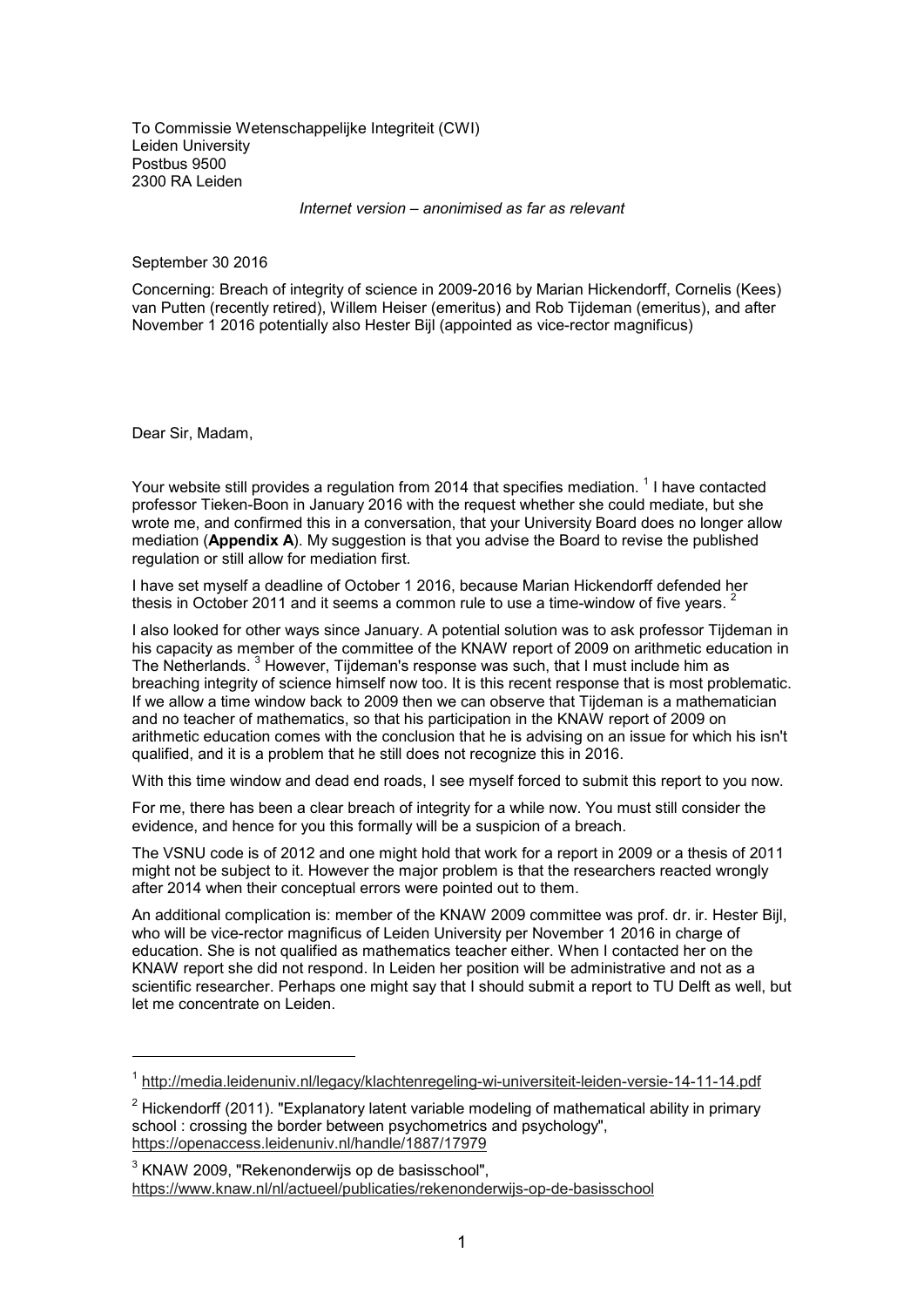This also brings me to a word of protest. Your current regulations require me as a reporter of a problem to do all kinds of effort for you to identify the issue. It really takes a lot of time to trace an issue, query researchers, talk to people, and develop the proper approach. I also get the impression that you require that the burden of evidence would be on me. While I am convinced that there is a breach in integrity of science, it is not impossible that some lawyer at Leiden University finds some loophole such that suddenly it would be me who has filed a false accusation. Let me also refer to the weak rules at KNAW / LOWI, that apparently are targetted at allowing universities to defend themselves institutionally rather than at defending science itself. <sup>4</sup> My advice is the creation of a national body of investigation of scientific issues, that resolves issues, and that might also deal with cases of integrity when such arise. The proper approach is to start looking at issues from science, and not what you do, forcing me to submit a case of integrity as if I would have all information and other means of investigation.

# **(1) The issue**

-

The problem has been described succinctly in the mathematics education newsletter: "Het rekenexperiment op kinderen moet en kan worden beëindigd". <sup>5</sup>

There I refer to the work by Van Putten and Hickendorff, and explain what conceptual error they make, so that the "conclusions" that they draw from their research are invalid.

My suggestion there is that the Inspectorate of Education resolves what problem this has caused for education itself.

For you, the issue must be looked at from the integrity of science.

When Van Putten and Hickendorff are presented with criticism of their work, should they not reply ? Shouldn't they either correct or specify why this criticism would not apply ?

Hickendorff, in supporting work for the KNAW committee in 2009, then her thesis in 2011, and later public presentations on this, notably a KNAW conference in 2014, deals with education in arithmetic, which is an issue in didactics of mathematics *and its research*, but she states in an email to me in 2014 that she tries to keep a distance from didactics of mathematics "as much as possible" (**Appendix B**). Apparently she regards my questions as part of what is "possible to keep apart from".

Thus, arithmetic education is an issue of didactics of mathematics *and its research*, but we see an involvement of mathematicians and psychologists / psychometricians who are not qualified for the issue, and who draw conclusions and provide policy advice, claiming that this would be based in science !

And when I contact them on the problems that they cause in this field, then they argue that they are not interested in this field. This is Kafka and not science.

Historically, we might understand these developments. Mathematicians have a tendency to meddle in mathematics education even though they have no training on this. There is the phenomenon of "math wars" that make it no fun to get involved in this field.  $^6$  There is the paradigm of psychometrics that knowledge comes from measurement. As an econometrician I am very sympathetic to this. However, it still isn't science when key information and criticism is neglected. PM. The situation is also somewhat complicated since I present a paradigm shift, which causes additional discussion with other educators and researchers.

Thus, the conclusions of that KNAW report and by Van Putten (member of the KNAW report and in the thesis supervising commission) and Hickendorff (both supporting work for the KNAW

<sup>4</sup> https://boycottholland.wordpress.com/2015/11/26/allea-defines-research-integrity-too-narrow There is a curious exchange with former KNAW president Pieter Drenth who also happens to be a psychologist involved in testing.

 $^{\rm 5}$  Colignatus (2015), " Het rekenexperiment op kinderen moet en kan worden beëindigd" http://www.wiskundebrief.nl/721.htm#5

 $^6$  <u>https://en.wikipedia.org/wiki/Math\_wars</u> and see also https://boycottholland.wordpress.com/2016/01/24/graphical-displays-about-the-math-war

<sup>&</sup>lt;sup>7</sup> http://thomascool.eu/Papers/Math/2016-05-09-Letter-to-VOR-and-Trainers-of-teachers.pdf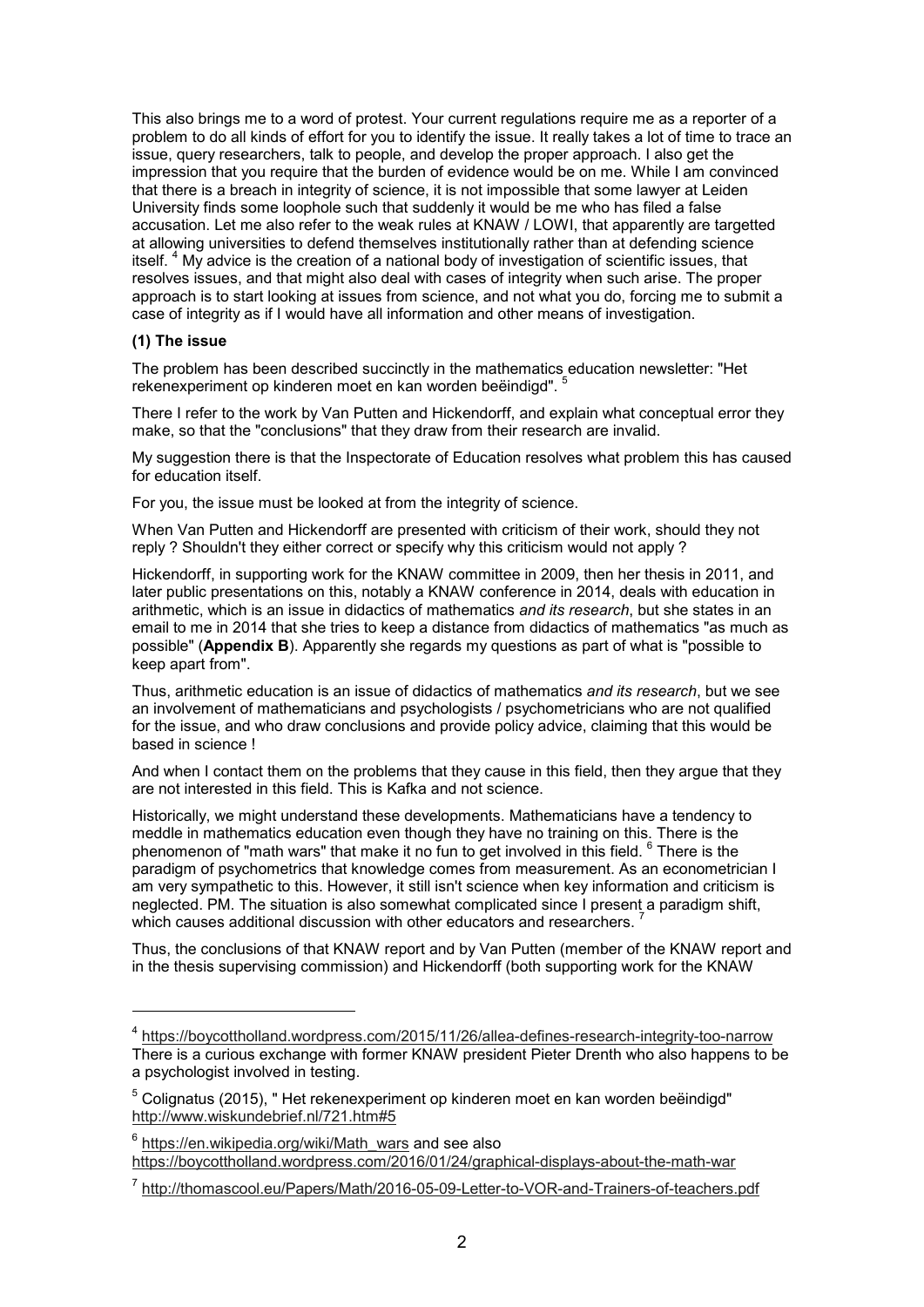report and thesis) are invalid. They neglected relevant information. They didn't respond adequately on criticism afterwards.

Curiously, professor Heiser, as promotor of Hickendorff, has supported this thesis and invalid approach. Perhaps the thesis supervisor can indoctrinate the Ph.D. student in thinking alike, but both would still be in error.

The thesis committee was unbalanced. Perhaps there was an effort to include a view from didactics in mathematics ? Lieven Verschaffel from Leuven might perhaps come closest to having some knowledge about didactics of mathematics, but he has no background in this either. When he wrote a book review of the thesis by La Bastide – Van Gemert about Hans Freudenthal, Verschaffel overlooked a major inconsistency in that thesis, which is another example that shows that he is not adequately knowledgeable in this area.

## **(2) Van Putten, Hickendorff, Tijdeman and Bijl at Leiden w.r.t. KNAW 2009**

(2a) In 2009

The list of references of the KNAW 2009 report mentions the article by Van Putten and Hickendorff in Tijschrift voor Orthopedagogiek (TvO), may 2009 (no 5), but *doesn't mention* the critical article by Liesbeth van der Plas in the same issue – and at the same conference – that shows that the scoring method by Van Putten and Hickendorff is invalid, because they only consider the outcomes of sums and not the way of solution, while that way is relevant for learning algebra in subsequent education. <sup>9</sup>

Relevant letters are:

http://thomascool.eu/Thomas/English/Science/Letters/2016-05-17-Letter-to-KNAW-and-CPB.pdf

http://thomascool.eu/Thomas/English/Science/Letters/2016-05-25-Letter-to-KNAW-and-CPBsupplement.pdf

According to the VSNU code: <sup>10</sup>

"4.5. Een wetenschapsbeoefenaar is pas verdediger van een bepaald wetenschappelijk standpunt als dat standpunt voldoende wetenschappelijk is onderbouwd. Rivaliserende standpunten dienen daarnaast te worden gemeld en toegelicht."

Potentially the psychometricians might argue that they neglected the article by Van der Plas because it doesn't feature statistics, but, the issue concerns validity. When studying a topic one cannot neglect issues on validity with the fallacy of requiring statistics.

(2b) In 2014-2016

-<br>8

(1) Hij noemt niet de inconsistentie in het hoofdstuk over Van Hiele, waarin Freudenthal zich in feite de ontdekking door Van Hiele toeëigent. Het is hem niet opgevallen, of hij heeft dit onderdeel niet echt gelezen.

(2) Hij noemt niet dat er kritiek is op Freudenthal's realistische wiskunde. De publicatie is uit 2010, en wellicht geschreven voordat Verschaffel deelnam aan de KNAW commissie, want anders zou je verwachten dat hij daar wel naar zou hebben verwezen. Toch was er al kritiek die best genoemd had mogen worden. Het proefschrift was uit 2006 toen ook Jan van de Craats al die kritiek gaf.

Het past bij een achtergrond als onderwijskundige die geen didacticus wiskunde is. Vooralsnog ben ik echter de enige die protesteert tegen de fraude door Freudenthal, al mogen we blij zijn dat de redactie van de WiskundE-brief toestond dat ik dit aan de orde stelde. http://www.wiskundebrief.nl/718.htm#7

<sup>9</sup> <u>http://www.liesbethvanderplas.nl/rekenvaardigheid-in-relatie-tot-wiskunde</u>

<sup>10</sup> http://media.leidenuniv.nl/legacy/vsn<u>u-code-wetenschapsbeoefening-2004-%282014%29-</u> def.pdf

https://lirias.kuleuven.be/handle/123456789/282138?mode=full&submit\_simple=Show+full+item +record Diens bespreking van het proefschrift van La Bastide - Van Gemert toont: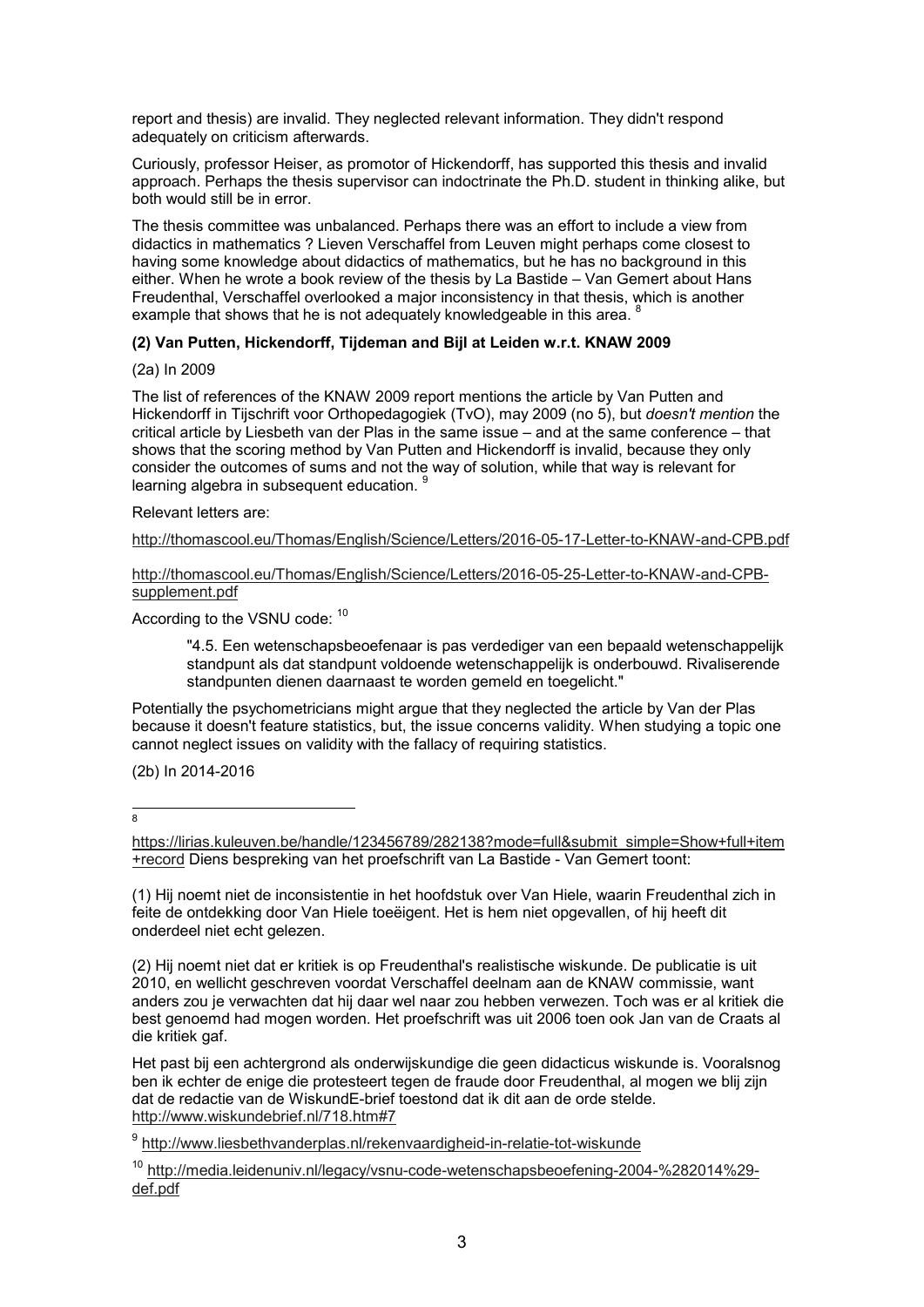"6.2. Wetenschapsbeoefenaren laten zich eerlijk en loyaal de maat nemen over de door hen geleverde kwaliteit. Zij werken mee aan in- en externe beoordelingen van hun onderzoek."

Van Putten didn't respond. Hickendorff stated to me that she is basically unqualified for education in mathematics *and its research,* but this is not clarified in the thesis itself, and not told to the minister of education who might look differently at the KNAW report of 2009 now.

Relevant texts for Van Putten and Hickendorff are:

http://thomascool.eu/Papers/AardigeGetallen/2016-01-17-Meta-opmerkingen-over-psychologieen-wiskunde.pdf

http://thomascool.eu/Papers/AardigeGetallen/2016-01-31-Enkele-emails-rekentoetspsychometrie.pdf

http://thomascool.eu/Papers/AardigeGetallen/2016-02-10-Basisprobleem-in-pedagogieonderwijs-en-didactiek-van-wiskunde.pdf

For Tijdeman:

http://thomascool.eu/Papers/Math/2016-05-25-Email-exchange-with-Kool-Noteboom-Tijdeman.pdf

## **(3) Heiser as thesis supervisor, Van Putten as co-promotor and Hickendorff as Ph.D. student**

(3a) In 2011

The same problem of not-mentioning Van der Plas (2009), breaching VSNU 4.5.

(3b) in 2014-2016

The same problem of breaching VSNU 6.2.

For professor Heiser there is the curious email in **Appendix C**. My query was a bit wider than only the thesis since I was also interested in how CITO dealt with the issue. Apparently Hickendorff is active there w.r.t. testing and there is insufficient attention for validity. However, though my query was wider, I clearly addressed Heiser as promotor of Hickendorff. See the emails mentioned above.

It is not impossible that other aspects of the regulations on integrity are relevant too. I find the code(s) questionable since they formulate some general statements and then specify some points, which makes one wonder whether its generality is actually replaced by the specifics. Overall, I find these Leiden researchers w.r.t. this issue not helpful, careful, reliable, impartial and responsible.

Kind regards,

Thomas Cool Econometrician and teacher of mathematics

[...] Scheveningen, The Netherlands [...] [...] http://thomascool.eu